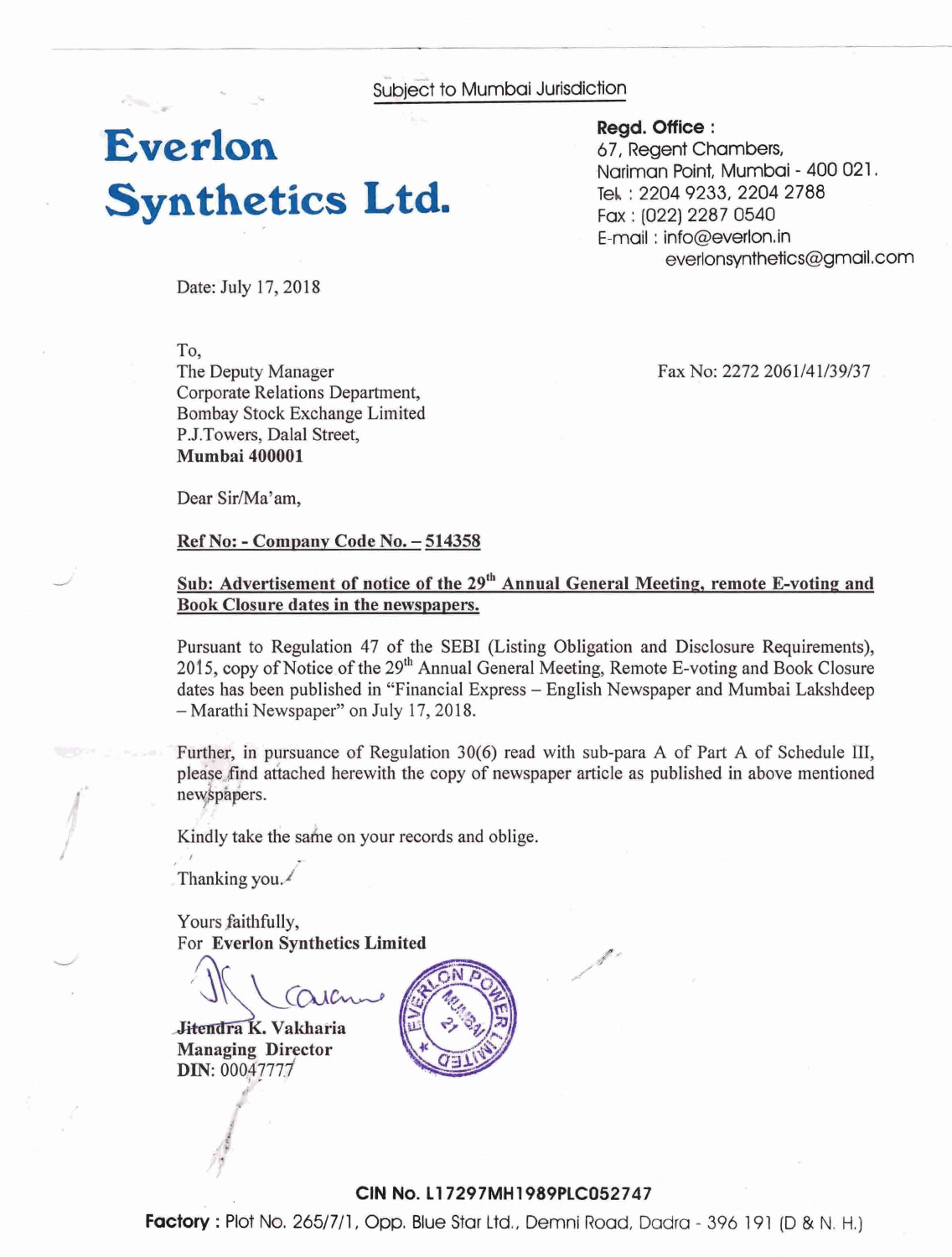#### TUESDAY, JULY 17, 2018



### **FINANCIAL EXPRESS**

| <b>3P LAND HOLDINGS LIMITED</b><br>(Formerly known as Pudumjee Industries Limited)<br>CIN: L74999MH1999PLC013394<br>Registered Office: Thergaon, Chinchwad, Pune (Maharashtra) - 411033                                                                                                                                                                                                                                                                                                                                                                                                                                                                                                                                                                                                                                                                                                                                                                                                                                                                                                                                                                                                                                                                                                                                                                                                                                                                                                                                                                                          |                                                                                                            | <b>Everlon Synthetics Ltd.</b><br>67, Regent Chambers, 208, Nariman Point, Mumbai - 400 02<br>CIN: L17297MH1989PLC052747<br><b>NOTICE OF ANNUAL GENERAL MEETING</b><br>NOTICE is hereby given that the 29th Annual General Meeting of the Sha                                                                                                                                                                                                                                                                                                                                                                                                                                                                                                                                                                                                                                                                                                                                                                                                                                                                                                                                                                                                                                                                                                                                                                                                                                                                                                                                                                                                                                                                                                                                                                                                                                                                                                                                                                                                                                                                                                                                                                                                                                                                                                                                                                                                                                                                                                                                                                                                                                                                                                                                                                                                                                                                                                                                                                                                                                                                                                                                                                                                                                                                                                                                                                                                                                                                                                                                     |
|----------------------------------------------------------------------------------------------------------------------------------------------------------------------------------------------------------------------------------------------------------------------------------------------------------------------------------------------------------------------------------------------------------------------------------------------------------------------------------------------------------------------------------------------------------------------------------------------------------------------------------------------------------------------------------------------------------------------------------------------------------------------------------------------------------------------------------------------------------------------------------------------------------------------------------------------------------------------------------------------------------------------------------------------------------------------------------------------------------------------------------------------------------------------------------------------------------------------------------------------------------------------------------------------------------------------------------------------------------------------------------------------------------------------------------------------------------------------------------------------------------------------------------------------------------------------------------|------------------------------------------------------------------------------------------------------------|-----------------------------------------------------------------------------------------------------------------------------------------------------------------------------------------------------------------------------------------------------------------------------------------------------------------------------------------------------------------------------------------------------------------------------------------------------------------------------------------------------------------------------------------------------------------------------------------------------------------------------------------------------------------------------------------------------------------------------------------------------------------------------------------------------------------------------------------------------------------------------------------------------------------------------------------------------------------------------------------------------------------------------------------------------------------------------------------------------------------------------------------------------------------------------------------------------------------------------------------------------------------------------------------------------------------------------------------------------------------------------------------------------------------------------------------------------------------------------------------------------------------------------------------------------------------------------------------------------------------------------------------------------------------------------------------------------------------------------------------------------------------------------------------------------------------------------------------------------------------------------------------------------------------------------------------------------------------------------------------------------------------------------------------------------------------------------------------------------------------------------------------------------------------------------------------------------------------------------------------------------------------------------------------------------------------------------------------------------------------------------------------------------------------------------------------------------------------------------------------------------------------------------------------------------------------------------------------------------------------------------------------------------------------------------------------------------------------------------------------------------------------------------------------------------------------------------------------------------------------------------------------------------------------------------------------------------------------------------------------------------------------------------------------------------------------------------------------------------------------------------------------------------------------------------------------------------------------------------------------------------------------------------------------------------------------------------------------------------------------------------------------------------------------------------------------------------------------------------------------------------------------------------------------------------------------------------------|
| Tel: +91-20-40773333 Fax: +91-20-40773388<br>Email: sk@pudumjee.com, Website: www.pudumjeeindustries.com                                                                                                                                                                                                                                                                                                                                                                                                                                                                                                                                                                                                                                                                                                                                                                                                                                                                                                                                                                                                                                                                                                                                                                                                                                                                                                                                                                                                                                                                         |                                                                                                            | EVERLON SYNTHETICS LIMITED will be held on Friday 10th August 2018, at 1<br>Kilachand Conference Room, 2nd Floor, Indian Merchants Chambers, Churchg                                                                                                                                                                                                                                                                                                                                                                                                                                                                                                                                                                                                                                                                                                                                                                                                                                                                                                                                                                                                                                                                                                                                                                                                                                                                                                                                                                                                                                                                                                                                                                                                                                                                                                                                                                                                                                                                                                                                                                                                                                                                                                                                                                                                                                                                                                                                                                                                                                                                                                                                                                                                                                                                                                                                                                                                                                                                                                                                                                                                                                                                                                                                                                                                                                                                                                                                                                                                                              |
| <b>FORM NO CAA. 2</b><br>[Pursuant to Section 230 (3) and Rules 6 and 7]<br>Company Scheme Application No. 187 of 2018<br>Land Holdings Limited (formerly Pudumjee Industries Limited) Applicant Company<br><b>I/Transferee Company</b><br>BEFORE THE NATIONAL COMPANY LAW TRIBUNAL,<br><b>BENCH AT MUMBAI</b><br>COMPANY SCHEME APPLICATION NO. 187 OF 2018<br>In the matter of the Companies Act, 2013;<br><b>AND</b><br>In the matter of Application under sections 230-232 read with other<br>applicable provisions of the Companies Act, 2013;<br><b>AND</b><br>In the matter of Scheme of Amalgamation between PUDUMJEE<br><b>HOLDING LIMITED</b><br><b>AND</b><br>PUDUMJEE HYGIENE PRODUCTS LIMITED (collectively, the "Transferor"<br>Companies")<br><b>WITH</b><br>3P LAND HOLDINGS LIMITED (Formerly: PUDUMJEE INDUSTRIES<br>LIMITED) (the "Transferee Company") and their respective shareholders<br>and creditors<br><b>3P LAND HOLDINGS LIMITED</b><br>(Formerly: PUDUMJEE INDUSTRIES LIMITED)<br>CIN: L74999MH1999PLC0133941<br>A public company incorporated under the Companies<br>Act, 1956 and a public company within the meaning of the<br>Companies Act, 2013 having its registered office at<br>Thergaon Pune, Maharashtra - 411033<br><b>PUDUMJEE HOLDING LIMITED</b><br>[CIN: U65993PN2011PLC141027]<br>A public company incorporated under the Companies<br>Act, 1956 and a public company within the meaning of the<br>Companies Act, 2013 having its registered office at<br>Thergaon Pune, Maharashtra - 411033<br>PUDUMJEE HYGIENE PRODUCTS LIMITED | Applicant Company - I/<br>Transferee Company<br>Applicant Company - II/<br><b>First Transferor Company</b> | -400 020 to transact the ordinary and special business, as set out in the Notice<br>with the Financial Statements for the year ended on 31st March 2018 and the Re<br>Directors and Auditors, has been sent to Members of the Company at their registered<br>Notice is hereby given that pursuant to Section 91 of the Companies Ad<br>Register of Members and Share Transfer Books shall remain closed from<br>August, 2018 to Friday 10th August 2018 (both days inclusive) for the<br>29th Annual General Meeting.<br>Pursuant to Section 108 of the Companies Act, 2013 read with Rule<br>Companies (Management and Administration) Rules, 2014, notice is giv-<br>Members of the Company can avail the E-Voting facility through NSDL for all the<br>to be transacted at the 29th Annual General Meeting of the Company. The facili<br>the votes by the Members using an electronic voting system from a place other<br>of the AGM ("remote e-Voting") is being provided by NSDL a<br>https://www/evoting.nsdl.com. The details pursuant to the Act are as under:-<br>a) Members holding shares either in physical form or in dematerialized for, as or<br>Date, i.e. Thursday, August 2, 2018 shall be eligible to exercise their right to vo<br>e-voting on any or all the business specified in the Notice convening the<br>Company.<br>b) The remote e-voting shall commence Tuesday, August 7, 2018 at 9.00 a.m.<br>The remote e-voting shall end on Thursday, August 9, 2018 at 5.00 pm.<br>c)<br>d) The remote e-voting module shall be disabled for voting after the remote e-voting<br>and voting through electronic means shall not be allowed thereafter. Once<br>resolution is cast by the Member, the Member shall not be allowed to<br>subsequently.<br>e) The facility for voting through ballot / polling paper shall be available at the<br>Members who have already cast their vote through remote e-voting prior<br>may also attend the AGM but shall not be entitled to cast their vote at the AGI<br>The voting rights of Members shall be in proportion to their shares of the pa<br>share capital of the Company as on the cut-off date of Thursday, August 2, 2<br>Any person, who acquires shares of the Company and becomes its meml<br>dispatch of AGM Notice and holds shares as of the cut-off date, may obtain the<br>password by requesting at evoting @nsdl co.in or at Toll free no. 1800-222-990.<br>g) Mr. M. M. SHETH, Practicing Company Secretary (Membership No FCS<br>been appointed as the Scrutinizer to scrutinize the remote e-voting and vot<br>at the AGM in a fair and transparent manner.<br>h) The Annual Report of the Company, Notice of the AGM and information on p<br>manner of electronic voting is available on the Company's<br>http://www.everlon.in and also on NSDL's website https://www.evoting.n<br>any member wishes to get a printed copy of the Annual Report, the Compa<br>the same, free of cost, upon receipt of request from the Member. Full<br>documents are available for inspection at the Registered Office of the Com<br>office hours.<br>In any case of any query connected with the electronic voting, Members r<br>the 'Frequently Asked Questions (FAQs) for Members and 'E-voting User<br>Members' at the Downloads section of website https://www.evoting @ r<br>contact Assistant Manager, NSDL at the designated email ids: evoting@r<br>at Toll free no.1800-222-990.<br><b>For Everlon Synthetic</b><br><b>Jitendra K</b><br>Place:- Mumbai<br>Managing<br>DIN<br>Date:- July 16, 2018 |
| [CIN: U21010PN2004PLC0010121                                                                                                                                                                                                                                                                                                                                                                                                                                                                                                                                                                                                                                                                                                                                                                                                                                                                                                                                                                                                                                                                                                                                                                                                                                                                                                                                                                                                                                                                                                                                                     |                                                                                                            |                                                                                                                                                                                                                                                                                                                                                                                                                                                                                                                                                                                                                                                                                                                                                                                                                                                                                                                                                                                                                                                                                                                                                                                                                                                                                                                                                                                                                                                                                                                                                                                                                                                                                                                                                                                                                                                                                                                                                                                                                                                                                                                                                                                                                                                                                                                                                                                                                                                                                                                                                                                                                                                                                                                                                                                                                                                                                                                                                                                                                                                                                                                                                                                                                                                                                                                                                                                                                                                                                                                                                                                   |